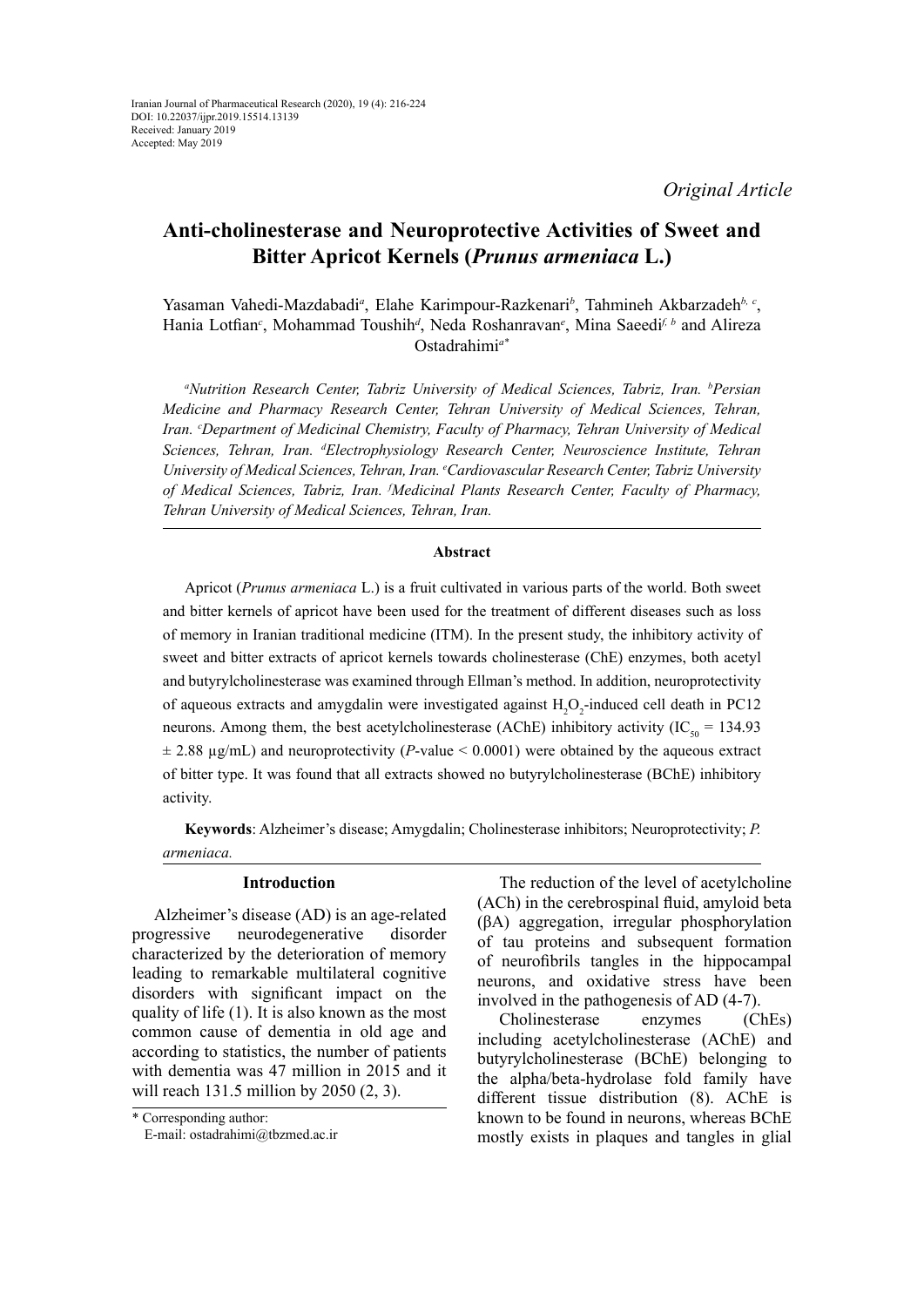cells (7). At present, the most promising therapeutic strategy is the inhibition of ChEs to prevent ACh neurotransmitter breakdown in neurons and synaptic clefts leading to the increased level of ACh in the basal forebrain (4). In addition, recent study reported by Mueller *et al.* revealed diminished mortality in patients with AD using AChE inhibitors (9). Furthermore, recent studies confirmed the efficacy of selective BChE inhibitors to promote the level of ACh and improve cognitive function (10). However, noncholinergic role of ChEs by augmenting the formation of βA plaques has absorbed lots of attention (10-12). Hence, inhibition of ChEs not only improves the cholinergic function but can also be considered as an efficient strategy for preventing βA formation. Also, ChEs inhibitors have been recently considered for the cognitive improvements of dementia resulting from other neurological conditions such as Lewy body disease, Huntington's disease, multiple sclerosis (MS), subcortical vascular dementia, and Parkinson's disease (13, 14).

There is no definite treatment for AD and current four FDA-approved drugs including donepezil, rivastigmine, galantamine, memantine only ameliorate symptoms and the first three are AChE inhibitors (AChEIs). However, lack of significant efficacy and different side effects such as gastrointestinal disturbances, insomnia, fatigue or depression led to the conduction of a wide range of research to develop efficient anti-AD agents based on the multifactorial nature of disease (15). In this regard, various medicinal plants have been investigated for their effectiveness in treating AD and memory deficits. It is predicted that herbal agents regulate disease progression apart from symptomatic treatment  $(16-19)$ .

*Prunus armeniaca* L. known as apricot is a delicious stone fruit belonging to family Rosaceae, widely cultivated in the temperate regions such as Iran, Turkey, Pakistan, Iraq, Afghanistan, Syria, Russia, USA, Mediterranean countries, and central Asia. Among them, Iran and Turkey are the main producers in the world (20). In Iran, the fruit is grown throughout the country especially north-west where the climate is suitable for

cultivating a highly desirable product. Apricot kernels contain various micronutrients and macronutrients such as fatty acids, sterol derivatives, polyphenols, carotenoids, volatile compounds, and cyanogenic glycosides (CNGs) (21). They are divided into two types of sweet and bitter kernels, depending on the amount of CNGs, mainly amygdalin (D-mandelonitrile-β-D-gentiobioside) which cause a bitter taste (22). They also have shown various pharmacological properties such as anticancer, antimicrobial, cardioprotective, hepatoprotective, antioxidant, antiinflammatory, anti-amyloidogenic, neuroprotective, and neurotrophic activities (21, 23-25). Moreover, apricot kernels were recommended for the treatment of dementia and promotion of the memory in ITM (26).

In this study, according to our previous study on herbal anti-ChE agents and focusing on the efficient biological activity of apricot kernels which were supported by both classic medicine and ITM, anti-ChE and neuroprotective activities of different sweet and bitter apricot kernels' extracts from northwest of Iran were investigated (27, 28).

# **Experimental**

# *Plant materials*

The fresh fruits (*Prunus armeniaca* L.) were collected from Ivand, a village in East Azerbaijan with coordinates (38°20′57″N, 46°07′01″E, at 1632.7m altitude above sea level) on 6 July 2016. They were fetched to the laboratory and the stones were removed. Then, they were identified by Prof. G.R. Amin and the voucher specimens PMP-750 and PMP-768 were deposited in the Herbarium of Faculty of Pharmacy, Tehran University of Medical Sciences, Tehran, Iran for sweet and bitter types, respectively.

#### *Extraction*

The sweet and bitter apricot kernels were shade-dried and then milled using a mortar and pestle, given codes **S** and **B**, respectively.

Petroleum ether extracts **SO** and **BO**: to extract fatty oils, 600 g of **S** and 130 g of **B** were separately macerated three times, each time with 3100 mL and 1100 mL petroleum ether. respectively for 72 h at room temperature. The solvent was concentrated under vacuum and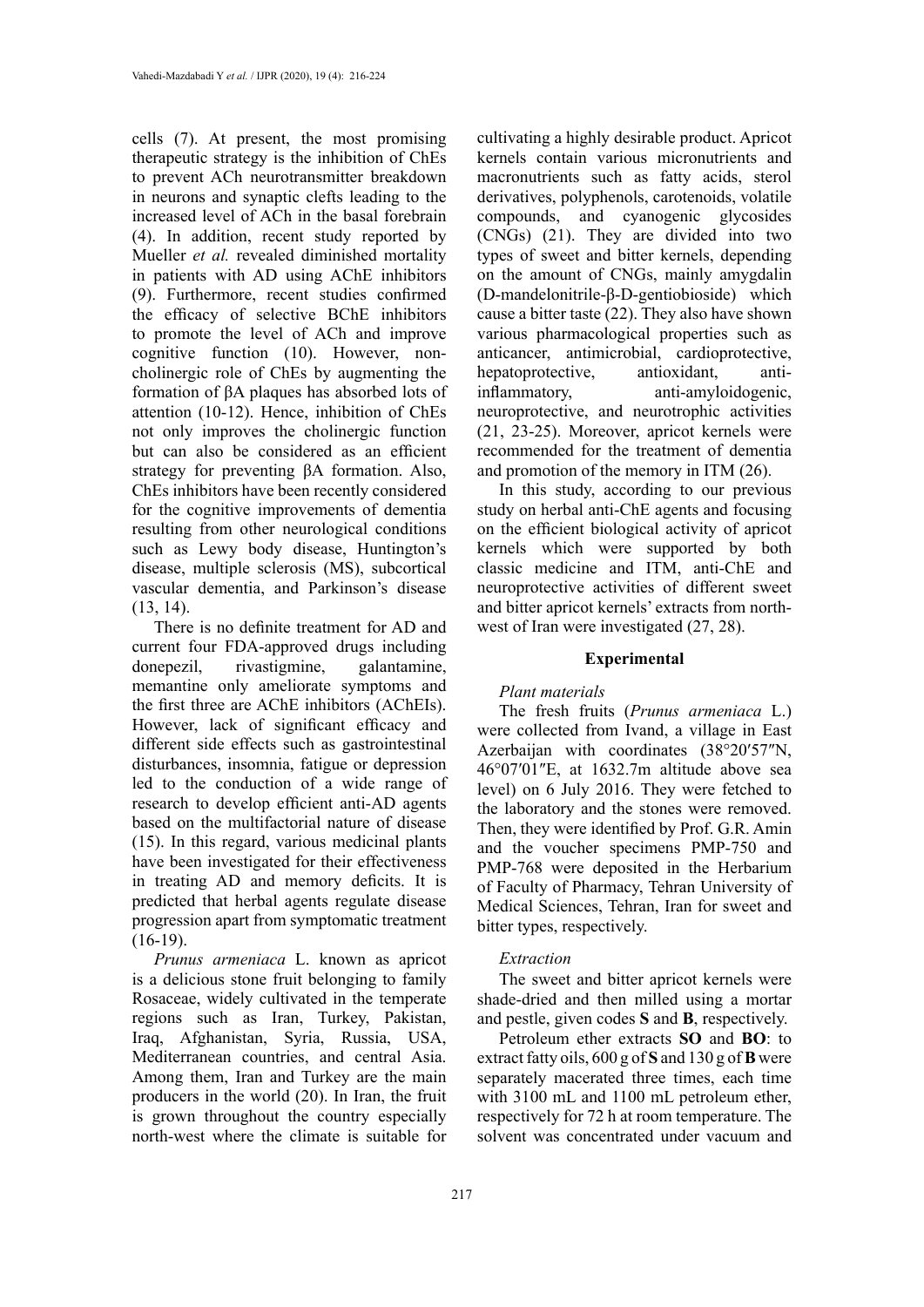the resulting oils (**SO** and **BO**) were stored at 20 °C. Also, the resulting residue in this step was dried at room temperature to give 342 g and 70 g solids **S1** and **B1**, respectively which were used for further extractions including hydroalcoholic, ethanolic, and aqueous extractions.

Hydroalcoholic extracts **HS1** and **HB1**: 300 g of **S1** and 50 g of **B1** were separately extracted three times with methanol-water  $(70:30 \text{ (v/v)}$  with total volume  $(3700 \text{ mL})$  and (970 mL) respectively, by maceration for 72 h at room temperature. The extracts were filtered and centrifuged at 4000 rpm for 6 min (Heraeus Megafuge 1.0, England), concentrated using a rotary evaporator under vacuum (Heidolph, Heizbad Hei-VAP, Germany) at 20 °C, and finally freeze-dried (LTE science LTD, England) at  $60^{\circ}$ C/10 μmHg for 24 h to obtain desired extracts **HS1** and **HB1** in 16.30% and 22.74%, respectively which were stored at 20  $^{\circ}C$ .

Aqueous extracts **AS1** and **AB1**: 10 g of **S1** and 10 g of **B1** were separately boiled with 150 mL distilled water in a beaker for 10 minutes. Then, they were cooled and filtered. Each solid residue was re-extracted by 50 mL distilled water. They were filtered, centrifuged at 4000 rpm for 6 min, concentrated using a rotary evaporator under vacuum, freezedried, and stored at 20 °C to afford desired extracts of **AS1** and **AB1** in 27.5% and 24.2%, respectively.

Ethanolic extracts **ES1** and **EB1**: 10 g of **S1** and 10 g of **B1** were separately extracted three times with 245 mL ethanol (96%) by maceration for 72 h at room temperature. Next, the collected solvents were filtered, centrifuged at 4000 rpm for 6 minutes, concentrated using a rotary evaporator under vacuum, freeze-dried to yield 7.3% and 6.9% **ES1** and **EB1**, respectively which were stored at 20 °C. The same procedure was performed for **S** and **B** to afford ethanolic extracts of **ES** (13.2%) and **EB** (9.3%).

*In-vitro AChE and BChE inhibition assays* Anti-AChE and anti-BChE activity of all

extracts as well as amygdalin were investigated using modified Ellman's method (29).

Electric eel (Torpedo Californica) AChE (E.C. 3.1.1.7, type VI-S, lyophilized powder), BChE (E.C.3.1.1.8, from equine serum), acetylthiocholine iodide, butyrylthiocholine iodide, 5, 5′-dithiobis (2-nitrobenzoic acid) (DTNB), amygdalin and rivastigmine were purchased from Sigma (Steinheim, Germany).

10 mg of aqueous extracts of *P. armeniaca* was dissolved in 1 mL distilled water and the other extracts were dissolved in a mixture of 50% DMSO and 50% methanol to obtain dilution of stock 10 mg/mL and afterwards four different concentrations of each extract were examined to get enzyme inhibition for AChE/BChE. In the case of amygdalin, the stock solution was prepared by dissolving 1 mg of that compound in 1 mL distilled water. In a 96 well plate, 50 µL phosphate buffer  $(0.1 \text{ M}, \text{pH}, 8.0)$ ,  $25 \mu L$  of the sample solution, DMSO/MeOH or distilled water and 25 µL of enzyme [0.22 U/mL of AChE or BChE] was added. The plate was pre-incubated for 15 min at room temperature. Then, 125 µL of DTNB (3 mM in buffer), as well as 25 µL of substrate (3 mM in water) (acetylthiocholine iodide or butyrylthiocholine iodide) was added to each well. Finally, the change of absorbance was recorded at 405 nm after 20 min using a microplate reader (BioTek ELx808, USA).

Rivastigmine was applied as the positive control, while a mixture including buffer, DMSO, DTNB, and substrate was tested under the same conditions without enzyme as the negative control.

#### *Neuroprotection study assays*

Rat pheochromocytoma PC12 cell line was purchased from the Pasteur Institute (Tehran, IRAN) and culture media and supplements were purchased from Gibco (Paisley, UK). The cells were cultivated in DMEM supplemented with 10% fetal calf serum plus antibiotics (100 units/mL penicillin, 100 μg/mL streptomycin). To induce neuronal differentiation, PC12 cells were re-suspended using trypsin/EDTA (0.25%) and seeded in 96 well culture plate (4000cells/well) and cultured for 1 week in differentiation medium  $(DMEM + 2% h serum + NGF (100 ng/mL) +$ penicillin and streptomycin). To evaluate the effect of **AS1** and **AB1** as well as amygdalin on the survival rate of neurons, the culture medium was changed to NGF free medium and different concentrations of the above-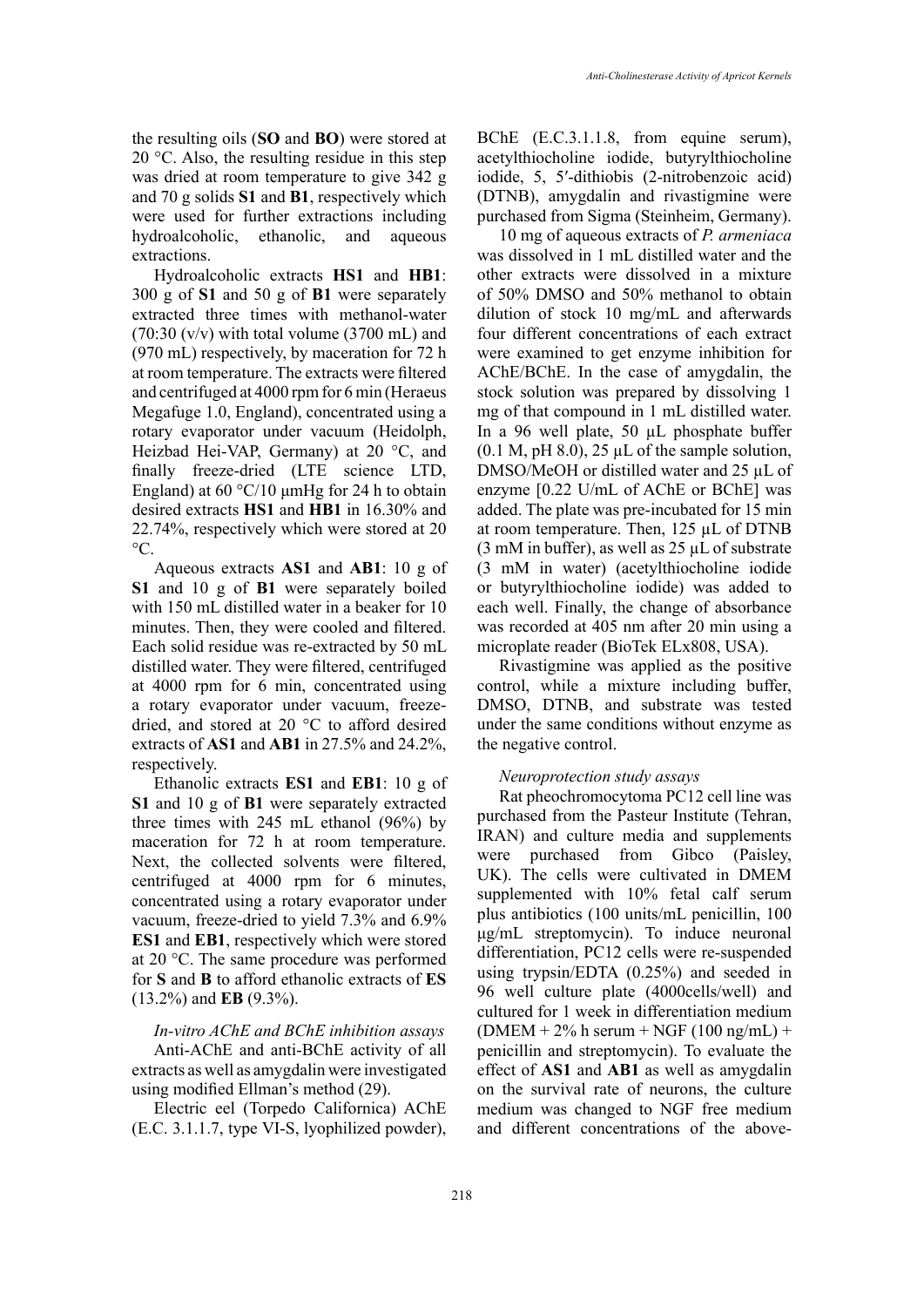mentioned extracts and amygdalin (1, 10, 100 μg/mL) were applied on cells. Quercetin (3 μg/mL) was applied as a positive control. The extracts and amygdalin were diluted in DMEM and added to each well in the volume of 10 μL. Then, after 3 h, induction of ROS mediated apoptosis was initiated by adding the  $H_2O_2$  (400 μM) to their medium. After 12 h, MTT assay was performed (30). MTT solution (5 mg/mL) was added to each well in a volume of 10 μL, and 3.5 h later, 100 μL of the solubilisation solution (10% SDS in 0.01 M HCl (w/v) was added into each well. The plates were allowed to stand overnight in the incubator in a humidified atmosphere. Absorbance was measured at 570 nm with a reference wavelength of 630 nm using a plate reading spectrophotometer (BioTek ELx808, USA). Each experiment was performed in three replicates.

#### *Determination of total phenols content*

The total phenolic content of the aqueous extracts possessing anti-ChE activity was assessed using Folin-Ciocalteu assay (31). Folin-Ciocalteu (Steinheim, Germany) and gallic acid (GAE) (Darmstadt, Germany) were purchased from Sigma. The total phenolic content was expressed in gallic acid equivalents as mg per g extract. The calibration equation was (y =  $0.0068x - 0.0221$ ) (R<sup>2</sup> = 0.9911) where y is the absorbance at 765 nm using an UV-Vis Spectrophotometer (Mecasys 2120uv, Korea) and x is the concentration of gallic acid mg/g extract.

#### *Determination of total flavonoids content*

Total flavonoid content in the aqueous extracts was determined by aluminum chloride colorimetric assay (32). Aluminum chloride and chatechin (CE) were purchased from Merk (Darmstadt, Germany) and Sigma (Darmstadt, Germany), respectively. Total flavonoid content of aqueous extracts was expressed as mg chatechin equivalents per g extract. The calibration equation was  $(y = 0.002x + 0.0227)$  $(R<sup>2</sup>=0.9975)$  where y is the absorbance at 510 nm and x is the concentration of chatechin mg/g extract.

#### *Statistical analysis*

All experiments were accomplished in triplicates. The  $IC_{50}$  values were estimated graphically from log inhibitor the extract concentration versus percent of inhibition by using Microsoft Excel 2010 program. Oneway ANOVA was used to assess significant differences among the treatment groups followed by Tukey's multiple comparisons test that was carried out to determine the level of significance by GraphPad Prism 6 software (San Diego, CA, USA). It means statistically significant when *P* value was less than 0.05.

# **Results**

# *In-vitro anti-AChE and anti-BChE activity of different extracts of P. armeniaca*

Anti-ChE activity of different extracts was evaluated comparing with rivastigmine as the reference drug (Table 1). Also, ChEI activity

| <b>Samples</b> | AChEI $[IC_{50}(\mu g)/mL]$ | BChEI $[IC_{50} (\mu g)/mL]$ |
|----------------|-----------------------------|------------------------------|
| AS1            | $356.75 \pm 0.171$          | > 500                        |
| HS1            | $418.79 \pm 0.365$          | > 500                        |
| <b>SO</b>      | $481.42 \pm 0.447$          | > 500                        |
| ES             | $445.65 \pm 8.42$           | > 500                        |
| ES1            | > 500                       | > 500                        |
| AB1            | $134.93 \pm 2.88$           | > 500                        |
| HB1            | > 500                       | > 500                        |
| BО             | > 500                       | > 500                        |
| EB             | > 500                       | > 500                        |
| EB1            | > 500                       | > 500                        |
| Amygdalin      | > 500                       | > 500                        |
| Rivastigmine   | $2.77 \pm 0.09$             | $1.93 \pm 0.03$              |

**Table 1.** The IC<sub>50</sub> values of different extracts of *P. armeniaca* toward AChE and BChE.

and  $\mathbf{E} = \frac{1}{\mathbf{E}} \mathbf{E} \cdot \mathbf{E}$  (three independent experiments).  $a<sup>a</sup>$ Data are expressed as Mean  $\pm$  SE (three independent experiments).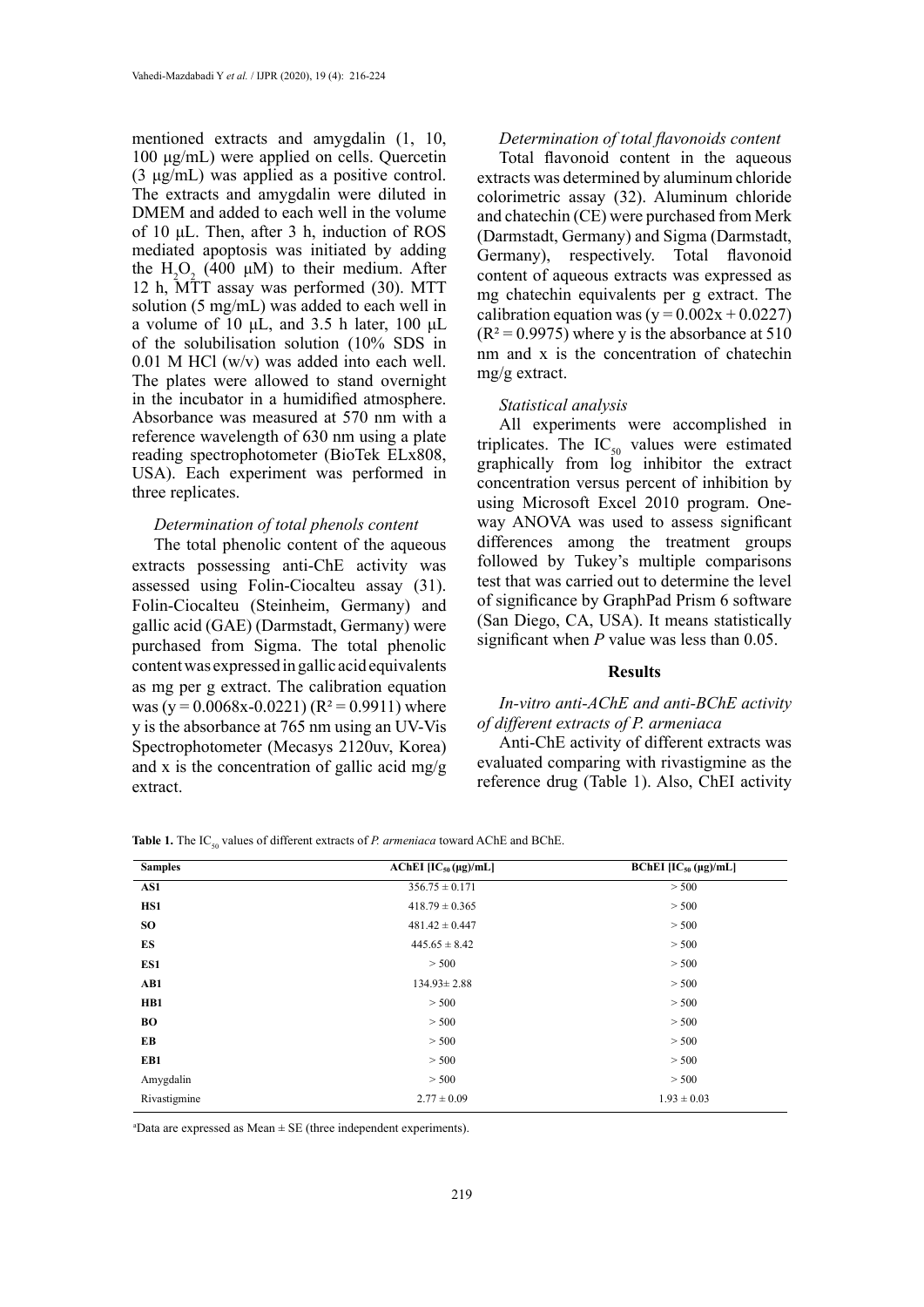of amygdalin as one of the main constituents was investigated to demonstrate whether it is responsible for the corresponding inhibitory activity (33, 34) (Table 1).

As shown in Table1, **AB1** illustrated the best anti-AChE activity with  $IC_{50} = 134.93$ μg/mL whereas **HB1**, **BO**, **EB1** and **EB** counterparts depicted no AChEI activity. Our results revealed that **AS1** showed moderate inhibitory activity against AChE (IC<sub>50</sub> = 356.75  $\mu$ g/mL) and the corresponding  $\tilde{H}SI$ , **SO**, and **ES** extracts showed low activity with  $IC_{50}$ s = 418.79, 481.42, and 445.65 μg/ mL, respectively. It was found that **ES1** and amygdaline showed no inhibitory activity against AChE and probably is not responsible for anti-AChE activity of apricot kernels.

It should be noted that all extracts as well as amygdalin showed no anti-BChE activity.

*Neuroprotectivity against H<sub>2</sub>O<sub>2</sub>-induced cell death in PC12 neurons*

Aqueous extracts of **AB1** and **AS1** were

selected for the investigation of *in-vitro* neuroprotective studies caused by  $H_2O_2$  in differentiated PC12 neuron cells.

Also, similar assay was conducted for amygdalin whether the neuroprotectivity was caused by amygdalin (Figure 1). As shown in Figure 1, the percentage of cell viabilities was measured at the concentrations of 1, 10, 100 µg/mL of those extracts in comparison to the  $H_2O_2$ -treated group as the control at the concentration of 3 µg/mL.

According to our results, PC12 cells pretreated with **AB1** significantly protected neurons against  $H_2O_2$  at 10 and 100  $\mu$ g/ mL (cell viability =  $70.49$  and 81.47% with *P*-value < 0.0001). However, it depicted moderate neuroprotectivity against cell death at 1  $\mu$ g/mL (cell viability = 60.54% with  $P$ -value  $\leq$  0.01). It was found that aqueous extract of **AS1** indicated remarkable neuroprotectivity at 100 µg/mL (cell viability = 70.71% with *P*-value < 0.0001). It exhibited no significant productivity at 1 and 10 µg/mL.

**Table 2.** Total phenols and flavonoids content from aqueous extracts of *P. armeniaca*. **Table 2.** Total phenols and flavonoids content from aqueous extracts of *P. armeniaca*.

| <b>Sample</b> | <b>Total phenols</b><br>$(\mu g \text{ GAE}/\text{ mL})$ | <b>Flavonoids</b><br>$(\mu$ g CE/mL) | <b>Flavonoids</b> /<br><b>Phenolics</b> |
|---------------|----------------------------------------------------------|--------------------------------------|-----------------------------------------|
| AS1           | $21.33 \pm 0.06$                                         | $16.07 \pm 0.03$                     | 0.75                                    |
| AB1           | $18.61 \pm 0.51$                                         | $7.32 \pm 0.17$                      | 0.39                                    |



Concentration

nean SD and one-way analysis of variance (ANOVA) followed by Tukey's multiple comparisons test wa  $\frac{1}{\sqrt{N}}$  is one-way and  $\frac{1}{\sqrt{N}}$  to  $\frac{1}{\sqrt{N}}$  to  $\frac{1}{\sqrt{N}}$  followed and any  $\frac{1}{\sqrt{N}}$  and  $\frac{1}{\sqrt{N}}$  and  $\frac{1}{\sqrt{N}}$  and  $\frac{1}{\sqrt{N}}$  and  $\frac{1}{\sqrt{N}}$  and  $\frac{1}{\sqrt{N}}$  and  $\frac{1}{\sqrt{N}}$  and  $\frac{1}{\sqrt{N}}$ **Figure 1.** Neuroprotective effect of **AS1**, **AB1** and amygdalin on cell viability of PC12 cells in  $H_2O_2$  induced damage. Data are expressed as mean SD and one-way analysis of variance (ANOVA) followed by Tukey's multiple comparisons test was carried out to determine the level of significance. \*\**P* < 0.01, \*\*\*\**P* < 0.0001 *vs*. control. am: amygdalin; **AS1**: aqueous extract of sweet apricot kernels; **AB1**: aqueous extract of bitter apricot kernels.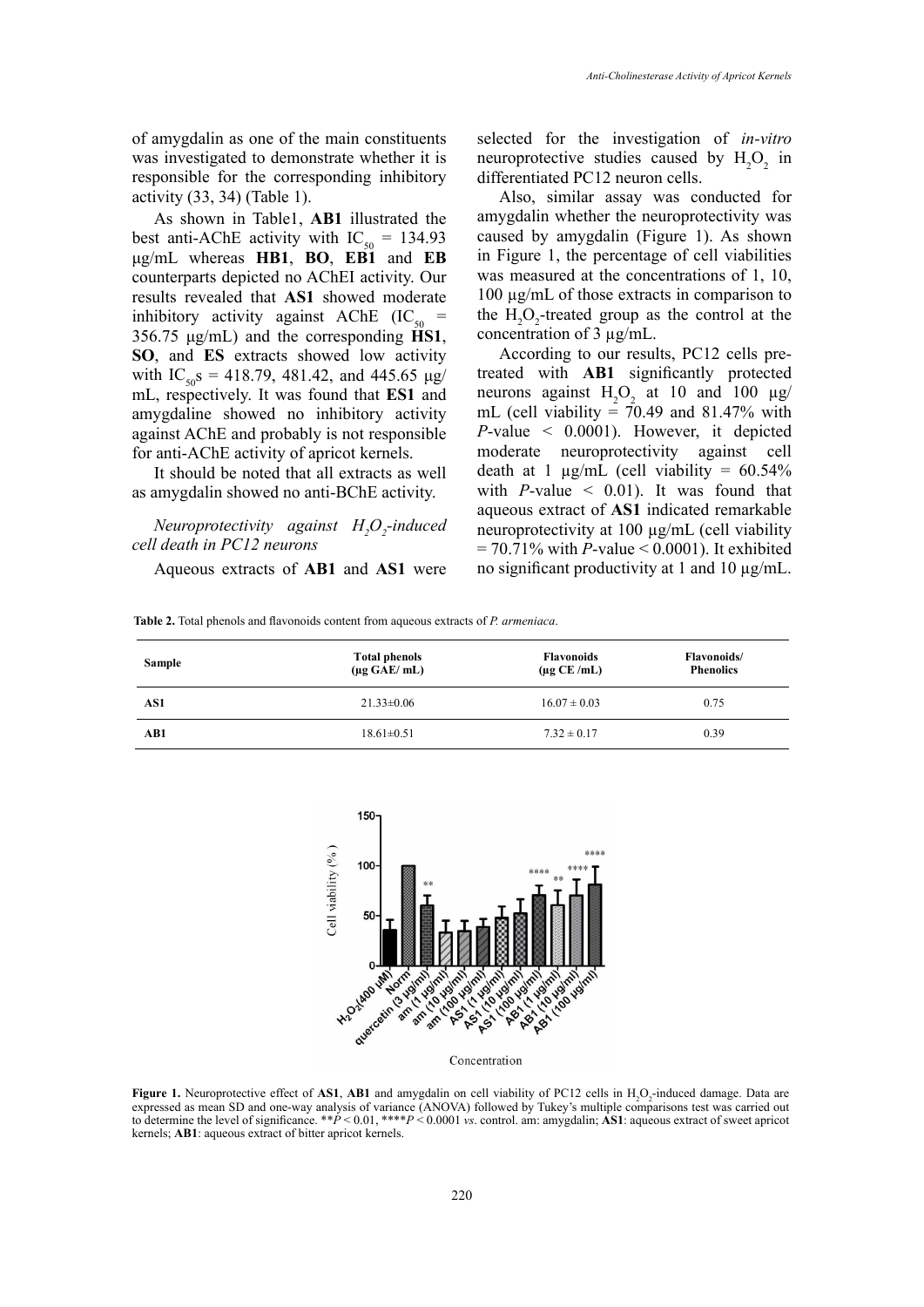Similar *in-vitro* evaluation of amygdalin at concentration of 1, 10, and 100 µg/mL showed no neuroprotectivity.

*Determination of total phenolic and flavonoid content*

Total phenolic and flavonoid content of aqueous extracts was reported in Table 2. As can be seen in Table 2, the extract of **AS1** contained more total phenolic and flavonoids content than **AB1** suggesting that AChEI activity is independent of phenolic and flavonoid compounds.

# **Discussion**

AD is one of the most common types of dementia. In this respect, various synthetic and plant-derived ChEIs are usually used for the management and amelioration of the disease (15). In this study, *P. armeniaca* kernels were candidate to be examined for their anti-AD activities via ChEI and neuroprotective properties. The selection of kernels comes back to the efficacy of apricot kernels recommended for the prevention and treatment of memory loss in Iranian traditional medicine (ITM). For this purpose, a wide range of plants have been introduced in ITM which have been thoroughly investigated in the recent studies (27). Also, the presence of glycosides in the kernels may found to be suitable as they are one of the major classes of those compounds documented to possess ChEI activity (35, 36).

It seems that the plants belonging to Rosaceae family containing CNGs have depicted anti-ChE activity (37, 38). According to the literature available, the concentration of constituents and biological properties of apricot kernels not only are affected by the kinds of apricot kernels (sweet or bitter) and solvent extraction, but also are affected by the variety, geographic region, and collection time (34, 39, 40). Hence, anti-ChE and neuroprotective activities of aqueous, hydroalcoholic, petroleum ether, and ethanolic extracts of both sweet and bitter kernels of apricot cultivated in north-western Iran were investigated. In addition, similar studies were conducted for amygdalin as the main constituent of kernels whether it is responsible for the desired activities.

Our results revealed that aqueous extract of bitter apricot kernels showed potent *invitro* acetylcholinesterase inhibitory and neuroprotective effects. However, regarding to results reported in Table 1, amygdalin demonstrated no biological effects. Therefore, the observed effects probably are associated to the synergistic effects of several compounds. It is worth mentioning that AChEI activity of some plants from family Rosaceae including *Agrimonia eupatoria*, *Amygdalus scoparia*, *Coussapoa microcarpa*, *Cotoneaster nummularia*, *Rosa canina*, and *Rosa damascene* depicted low inhibitory activity and *P. armeniaca* was found much more potent than those reported in the literature (41).

Another instructive point relates to the study reported by Cheng *et al.*, which revealed that amygdalin has improved nerve growth factor (NGF)-induced neuritogenesis and reduced 6-hydroxydopamine (6-OHDA) induced neurotoxicity in rat dopaminergic PC12 cells (24). On the other side, prunasin known as CNGs which is ubiquitous in the apricot kernels has shown neuroprotective activity in NG108-15 hybridoma cells (42). The neuroprotectivity of bitter kernels may be related to the presence of flavonoids since these compounds have been found as effective neuroprotective agents (43, 44). For example, it has been revealed that the consumption of green tea led to the reduction of risk of Parkinson's disease (43, 45).

In a study reported by Tohda *et al.*, a kampo formula composed of *P. armeniaca* L., which is used for the improvement of learning impairment and synaptic loss in the patients with AD, was studied for its neuroprotective abilities in mice (46). It was found that synergistic effects played an important role in directly activating neurons.

There are various reports confirming that cyclooxygenase2 (COX-2) overexpression causes alteration of neuronal cell cycle in a murine model of AD and COX-2 inhibitors inhibited the cell-cycle in the early phase of βAP toxicity (47). Also, in a study reported by Yang *et al.*, amygdalin which was extracted from the seeds of *Prunus armeniaca* L. suppressed COX-2 and inducible nitric oxide synthase (iNOS) expressions in mouse BV2 microglial cells. It can be considered as an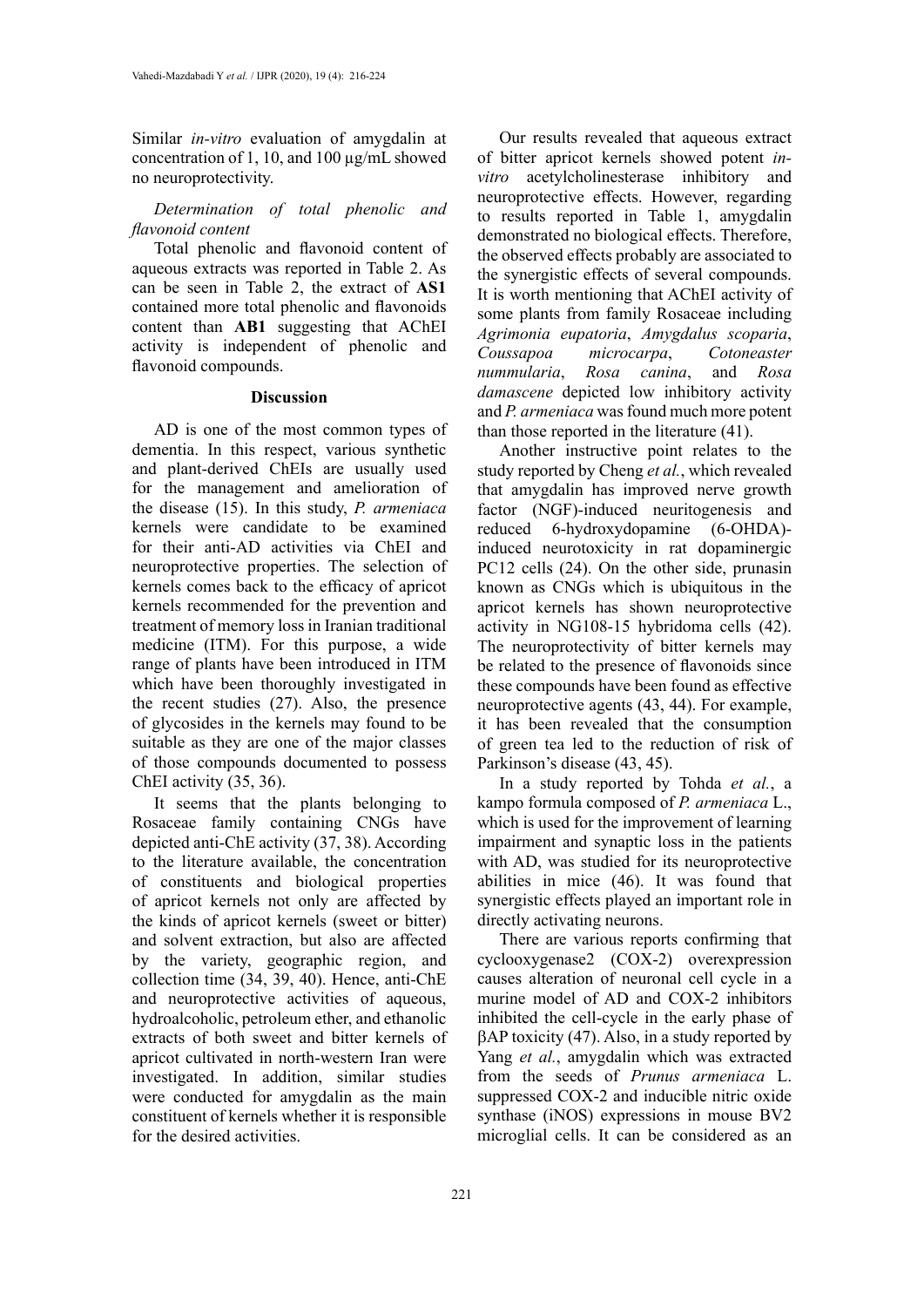auxiliary role for the cognitive enhancement (48). However, it seems that further investigations are required to determine the exact mechanism of action of apricot kernels as an anti-AD agent.

#### **Conclusion**

In conclusion, *in-vitro* ChE inhibitory and neuroprotective activities of various extractions of bitter and sweet apricot kernels (*P. armeniaca* L.) were investigated. Our results demonstrated that the best anti-AChE activity and neuroprotectivity against  $H_2O_2$ induced cell death in PC12 neurons were obtained by the aqueous extract of bitter type. To gain insight into more effective constituent responsible for the desired biological activities, amygdalin as the most abundant compound in the apricot kernels was similarly evaluated. As amygdalin showed neither ChE inhibitory nor neuroprotective activities the synergistic effects of multiple compounds are probably involved in inducing desired biological activities. Also, it is suggested that inhibitory activity of kernels extracts should be evaluated against different factors involved in the creation of AD such as βA aggregation, phosphorylation of tau proteins, and beta secretase (BACE1) to find the possible mechanism of action of apricot kernels for the treatment of dementia and improvement of memory to develop plant-mediated neurodegenerative drug discovery.

#### **Acknowledgements**

The authors thank Dr. Mahdieh Eftekhari and staff of Laboratory of Pharmacognosy, Faculty of Pharmacy, Tehran University of Medical Sciences. This research was part of a M.Sc. thesis which was supported by a grant from the Research Council of Tabriz University of Medical Sciences [grant number 5-71-1820]. The study protocol was approved by the Ethics Committee of Tabriz University Medical sciences (TBZMED.REC.1394.1049)

#### **References**

- (1) Alzheimer's A. 2015 Alzheimer's disease facts and figures*. Alzheimers Dement*. (2015) 11: 332-84
- (2) Amaducci LA, Rocca WA and Schoenberg BS. Origin of the distinction between Alzheimer's

disease and senile dementia How history can clarify nosology*. Neurology* (1986) 36: 1497-9.

- (3) Prince M, Comas-Herrera A, Knapp M, Guerchet M and Karagiannidou M. World Alzheimer report 2016: improving healthcare for people living with dementia: coverage, quality and costs now and in the future*.* London, UK: Alzheimer's Disease International (2016).
- (4) Muñoz-Torrero D. Acetylcholinesterase inhibitors as disease-modifying therapies for Alzheimer's disease*. Curr. Med. Chem*. (2008) 15: 2433-55.
- (5) LaFerla FM, Green KN, and Oddo S. Intracellular amyloid-β in Alzheimer's disease*. Nat. Rev. Neurosci*. (2007) 8: 499-509.
- (6) Ballatore C, Lee VM-Y and Trojanowski JQ. Taumediated neurodegeneration in Alzheimer's disease and related disorders*. Nat. Rev. Neurosci*. (2007) 8: 663-72.
- (7) Cheignon C, Tomas M, Bonnefont-Rousselot D, Faller P, Hureau C and Collin F. Oxidative stress and the amyloid beta peptide in Alzheimer's disease*. Redox. Biol*. (2018) 14: 450-64.
- (8) Darvesh S, Hopkins DA and Geula C. Neurobiology of butyrylcholinesterase*. Nat. Rev. Neurosci*. (2003) 4: 131-8.
- (9) Mueller C, Perera G, Hayes RD, Shetty H and Stewart R. Associations of acetylcholinesterase inhibitor treatment with reduced mortality in Alzheimer's disease: a retrospective survival analysis*. Age Ageing* (2017) 47: 88-94.
- (10) Greig NH, Utsuki T, Ingram DK, Wang Y, Pepeu G, Scali C, Yu Q-S, Mamczarz J, Holloway HW and Giordano T. Selective butyrylcholinesterase inhibition elevates brain acetylcholine, augments learning and lowers Alzheimer β-amyloid peptide in rodent*. Proc. Natl. Acad. Sci. U.S.A*. (2005) 102: 17213-8.
- (11) Small DH, Moir RD, Fuller SJ, Michaelson S, Bush AI, Li QX, Milward E, Hilbich C and Weidemann A. A protease activity associated with acetylcholinesterase releases the membrane-bound form of the amyloid protein precursor of Alzheimer's disease*. Biochemistry* (1991) 30: 10795-9.
- (12) Guillozet A, Mesulam MM, Smiley J and Mash D. Butyrylcholinesterase in the life cycle of amyloid plaques*. Ann. Neurol*. (1997) 42: 909-18.
- (13) Li Y, Hai S, Zhou Y, and Dong BR. Cholinesterase inhibitors for rarer dementias associated with neurological conditions*. Syst. Rev*. (2015) Cd009444.
- (14) Šešok S, Bolle N, Kobal J, Bucik V and B Vodušek D. Cognitive function in early clinical phase huntington disease after rivastigmine treatment*. Psychiatr. Danub*. (2014) 26: 239-48.
- (15) Wszelaki N, Kuciun A and Kiss A. Screening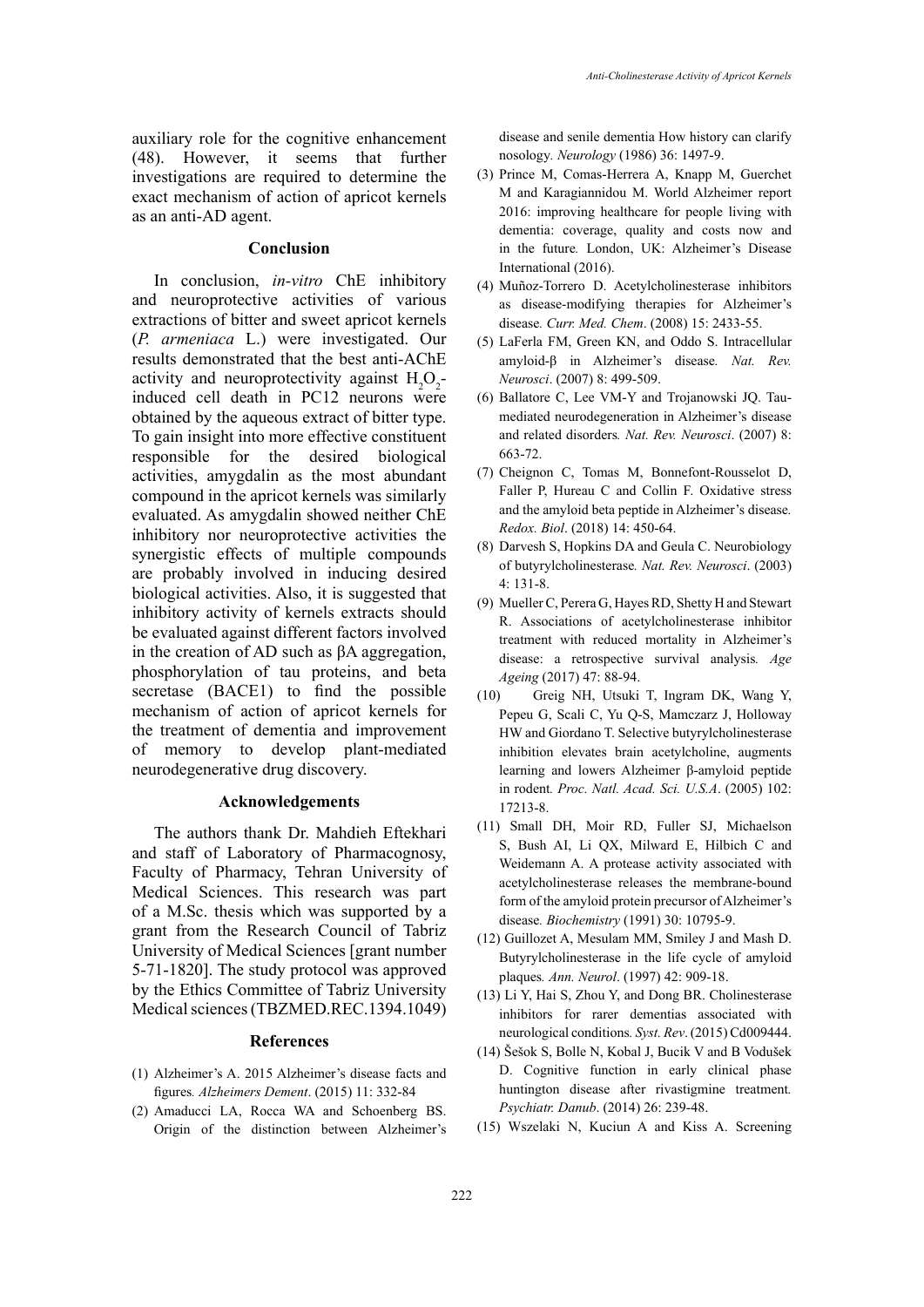of traditional European herbal medicines for acetylcholinesterase and butyrylcholinesterase inhibitory activity*. Acta Pharm*. (2010) 60: 119-28.

- (16) Adams M, Gmünder F and Hamburger M. Plants traditionally used in age related brain disorders—A survey of ethnobotanical literature*. J. Ethnopharmacol*. (2007) 113: 363-81.
- (17) Akram M and Nawaz A. Effects of medicinal plants on Alzheimer's disease and memory deficits*. Neural Regen. Res*. (2017) 12: 660-70.
- (18) Su Y, Wang Q, Wang C, Chan K, Sun Y and Kuang H. The treatment of Alzheimer's disease using Chinese medicinal plants: from disease models to potential clinical applications*. J. Ethnopharmacol*. (2014) 152: 403-23.
- (19) Kurt BZ, Gazioğlu I, Sevgi E and Sönmez F. Anticholinesterase, Antioxidant, Antiaflatoxigenic Activities of Ten Edible Wild Plants from Ordu Area, Turkey. *Iran J. Pharm. Res*. (2018) 17: 1047-56.
- (20) Raj V, Jain A and Chaudhary J. Prunus armeniaca (Apricot): an overview*. J. Pharm. Res*. (2012) 5: 3964-6.
- (21) Rai I, Bachheti R, Saini C, Joshi A and Satyan R. A review on phytochemical, biological screening and importance of Wild Apricot (*Prunus armeniaca* L.)*. Orient. Pharm. Exp. Med*. (2016) 16: 1-15.
- (22) Karsavuran N, Charehsaz M, Celik H, Asma BM, Yakıncı C and Aydın A. Amygdalin in bitter and sweet seeds of apricots*. Environ. Toxicol. Chem*. (2014) 96: 1564-70.
- (23) Katayama S, Ogawa H and Nakamura S. Apricot carotenoids possess potent anti-amyloidogenic activity *in-vitro. J. Agric. Food Chem*. (2011) 59: 12691-6.
- (24) Cheng Y, Yang C, Zhao J, Tse HF and Rong J. Proteomic identification of calcium-binding chaperone calreticulin as a potential mediator for the neuroprotective and neuritogenic activities of fruit-derived glycoside amygdalin*. J. Nutr. Biochem*. (2015) 26: 146-54.
- (25) Yang C, Zhao J, Cheng Y, Li X and Rong J. Bioactivity-guided fractionation identifies amygdalin as a potent neurotrophic agent from herbal medicine Semen Persicae extract*. Biomed. Res. Int*. (2014) 2014: 306857.
- (26) Jorjani SI. *Yadegar on Medicine and Pharmacology*  (Mohaghegh, M, ed.). Tehran: Iran: Institute of Islamic Studies in Tehran. (2003) 44: 31.
- (27) Saeedi M, Babaie K, Karimpour-Razkenari E, Vazirian M, Akbarzadeh T, Khanavi M, Hajimahmoodi M and Shams Ardekani MR. *In-vitro* cholinesterase inhibitory activity of some plants used in Iranian traditional medicine*. Nat. Prod. Res*. (2017) 31: 2690-4.
- (28) Saeedi M, Vahedi-Mazdabadi Y, Rastegari A, Soleimani M, Eftekhari M, Akbarzadeh T, Khanavi M. Evaluation of Asarum europaeum L. Rhizome for the Biological Activities Related to Alzheimer's Disease. *Res. J. Pharmacogn*.(2020) 7: 25-33.
- (29) Saeedi M, Safavi M, Karimpour-Razkenari E, Mahdavi M, Edraki N, Moghadam FH, Khanavi M and Akbarzadeh T. Synthesis of novel chromenones linked to 1, 2, 3-triazole ring system: Investigation of biological activities against Alzheimer's disease*. Bioorg. Chem*. (2017) 70: 86-93.
- (30) Gerlier D and Thomasset N. Use of MTT colorimetric assay to measure cell activation*. J. Immunol. Methods*. (1986) 94: 57-63.
- (31) Singleton VL, Orthofer R and Lamuela-Raventós RM. Analysis of total phenols and other oxidation substrates and antioxidants by means of folinciocalteu reagent. *Meth. Enzymol*. (1999) 299: 152- 78.
- (32) Marinova D, Ribarova F and Atanassova M. Total phenolics and total flavonoids in Bulgarian fruits and vegetables*. J. Univ. Chem. Technol. Metallurgy* (2005) 40: 255-60.
- (33) Savic IM, Nikolic VD, Savic-Gajic IM, Nikolic LB, Ibric SR and Gajic DG. Optimization of technological procedure for amygdalin isolation from plum seeds (Pruni domesticae semen)*. Front. Plant Sci*. (2015) 6: 276.
- (34) Lv W-F, Ding M-Y and Zheng R. Isolation and quantitation of amygdalin in Apricot-kernel and Prunus Tomentosa Thunb. by HPLC with solidphase extraction*. J. Chromatogr. Sci*. (2005) 43: 383-7.
- (35) Suchaichit N, Kanokmedhakul S, Kanokmedhakul K, Moosophon P, Boonyarat C, Plekratoke K, Tearavarich R and Suchaichit NP. Phytochemical investigation and acetylcholinesterase inhibitory activity of bark of Hymenodictyon orixense*. Nat. Prod. Res*. (2018) 32:.2936-9
- (36) Nugroho A, Choi JS, Hong J-P and Park H-J. Anti-acetylcholinesterase activity of the aglycones of phenolic glycosides isolated from Leonurus japonicus*. Asian Pac. J. Trop. Biomed*. (2017) 7: 849-54.
- (37) Mukherjee PK, Kumar V, Mal M and Houghton PJ. Acetylcholinesterase inhibitors from plants*. Phytomedicine* (2007) 14: 289-300.
- (38) Murray AP, Faraoni MB, Castro MJ, Alza NP and Cavallaro V. Natural AChE inhibitors from plants and their contribution to Alzheimer's disease therapy*. Curr. Neuropharmacol*. (2013) 11: 388-413.
- (39) Yıldırım FA, Yıldırım AN, Şan B, Aşkın MA and Polat M. Variability of phenolics and mineral composition in kernels of several bitter and sweet